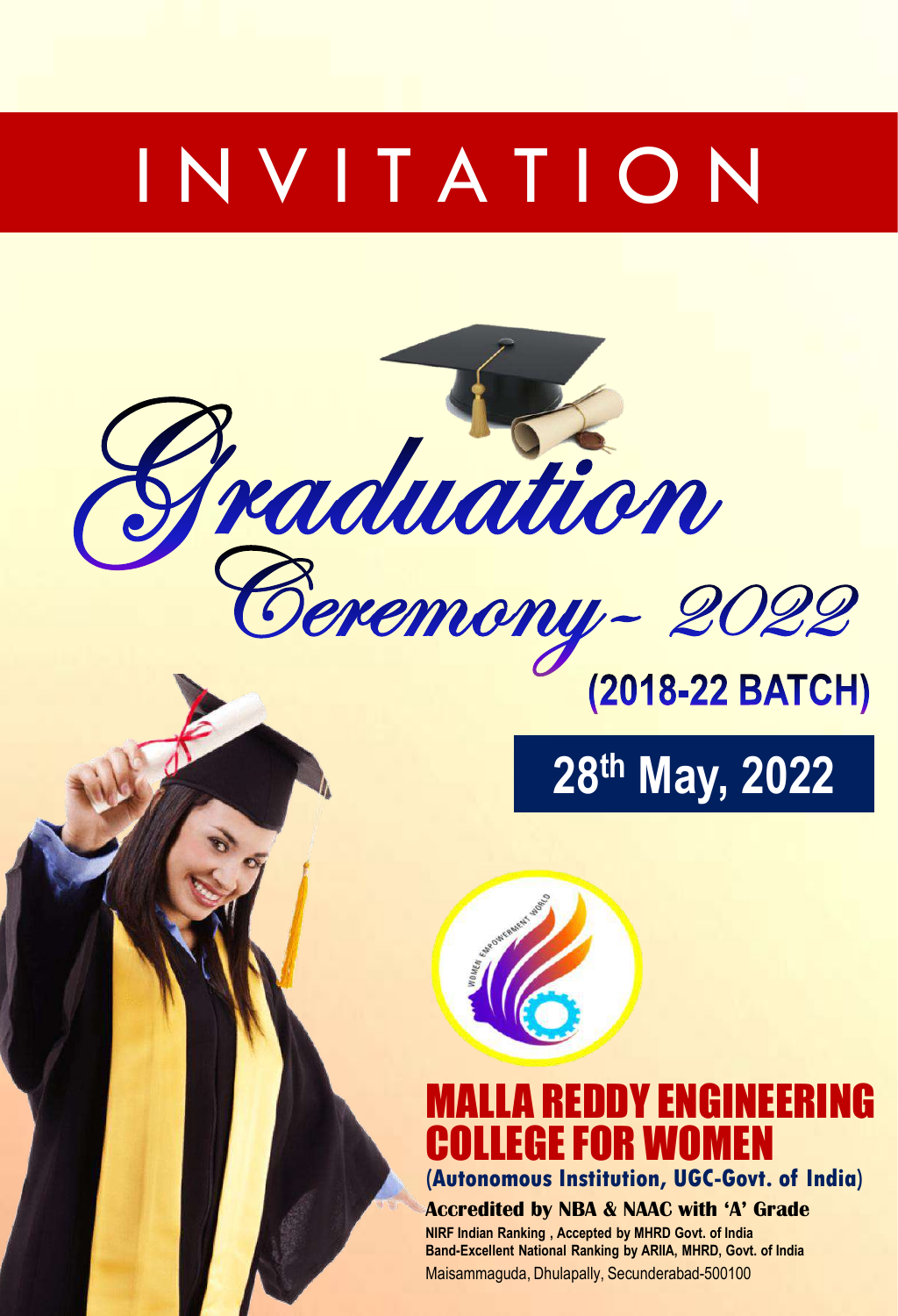# **PROGRAMME SCHEDULE on Saturday, 28th May 2022 at 10:00 AM**

- **10:00 A.M - Academic Procession Starts**
- **10:05 A.M - Introduction & Welcoming the Dignitaries**
- **10:10 A.M - Lighting the Lamp & Prayer**
- **10:15 A.M - Welcome Address by Principal**
- **10:25 A.M - Presidential Address by Founder Chairman**
- **10:30 A.M - Convocation Message by Principal & HODs**
- **10:40 A.M – Certificate Distribution**
- **12:55 P.M - Vote of Thanks**
- **01:00 P.M - National Anthem**



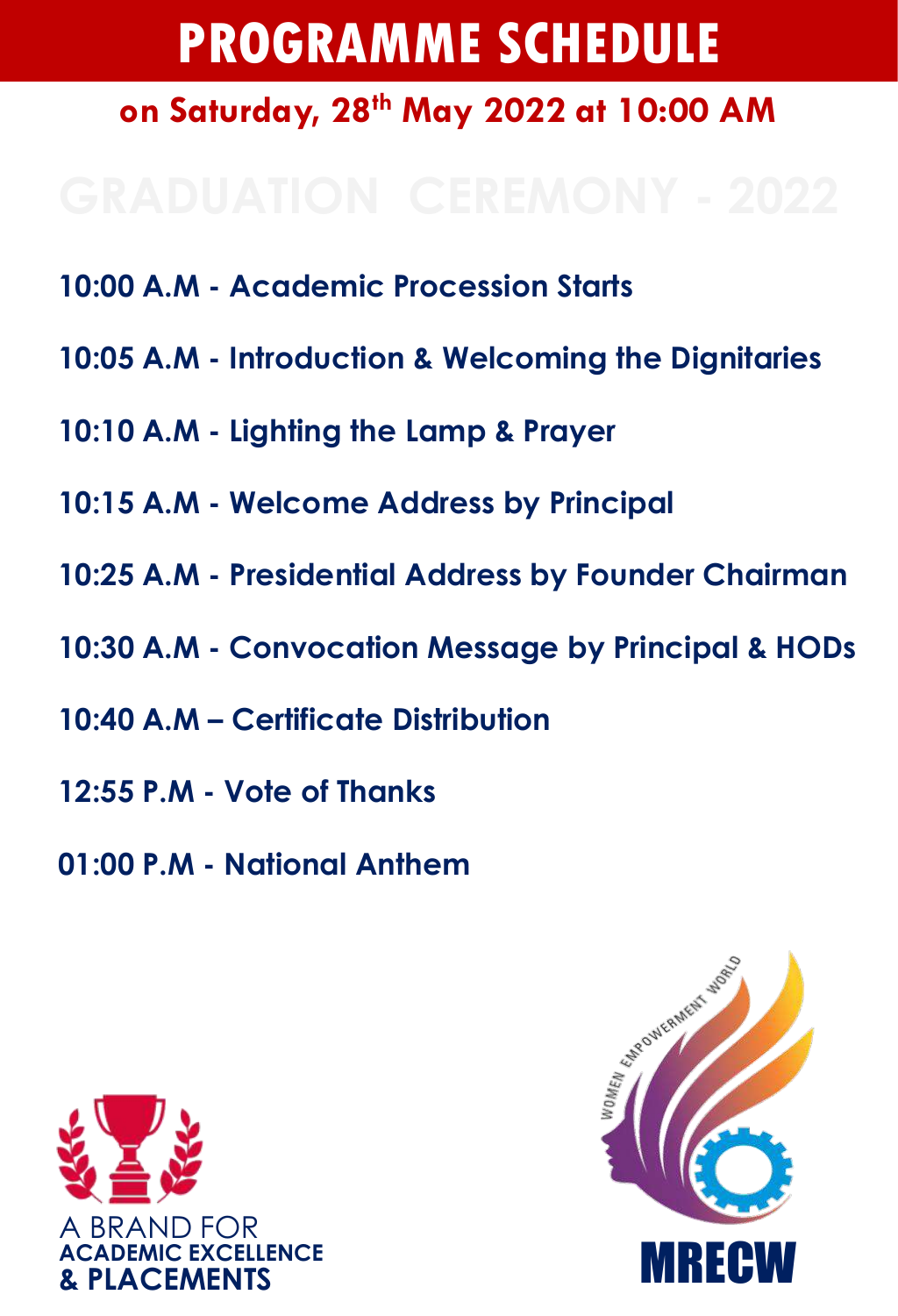

invite you for the







**on** 

**Saturday 28th May, 2022 at 10:00 AM**  in MRECW Auditorium, Einstein Block

#### **Chief Guest**

# **Sri CH. MALLA REDDY garu**

**Hon'ble Minister, Govt. of Telangana State** Founder Chairman, MRGI

**Guest of Honur**

## **Smt. CH. KALPANA garu**

Hon'ble Chancellor, Malla Reddy University

**Shri. Ch. Mahender Reddy** Secretary, MRGI

**Dr. Ch. Bhadra Reddy** President, MRGI

**Dr. Y. Madhavee Latha** Principal, MRECW

## WOMEN EMPOWERMENT WORLD